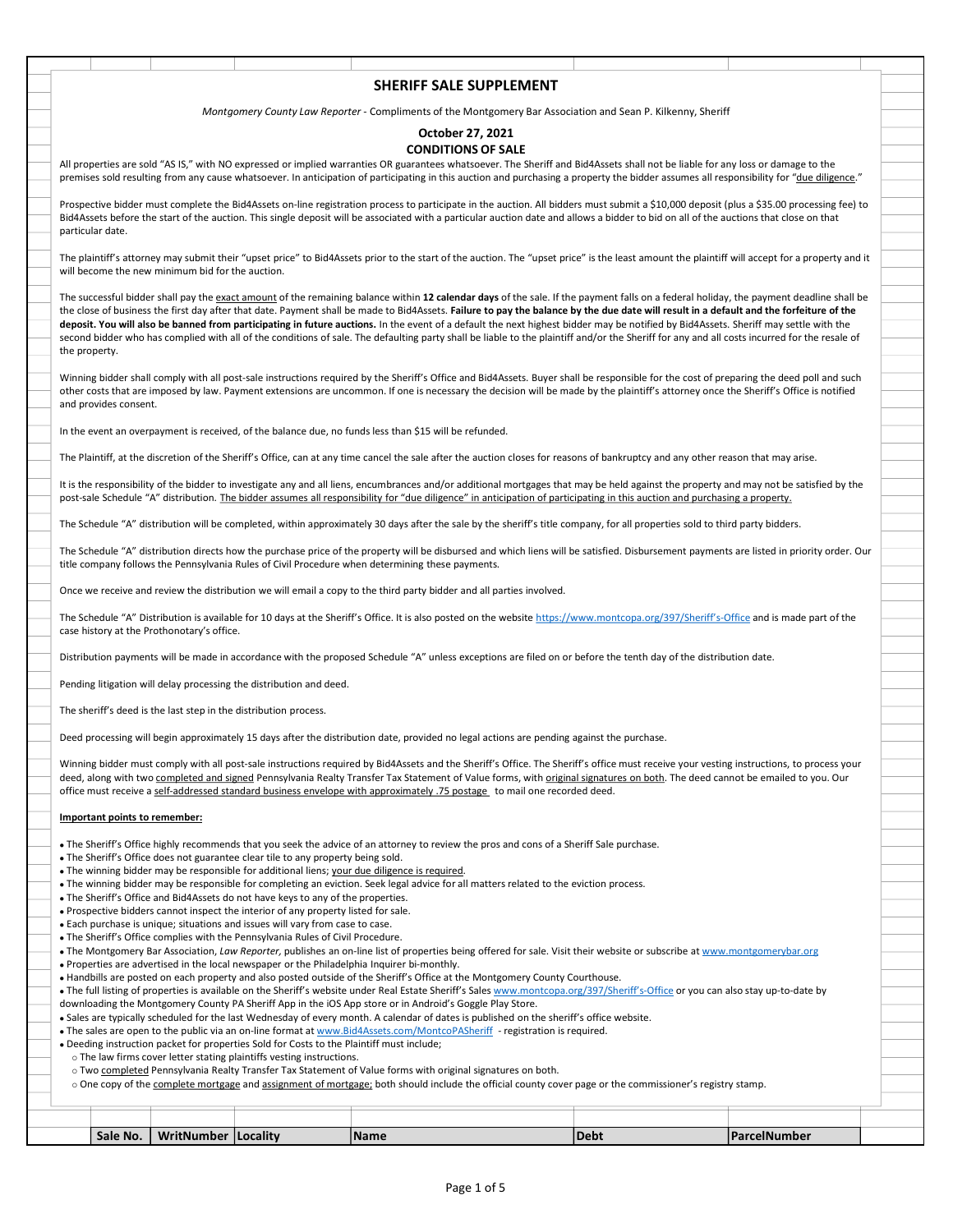| Sale No.       | WritNumber Locality   |                             | Name                                                       | <b>Debt</b>       | ParcelNumber                         |  |
|----------------|-----------------------|-----------------------------|------------------------------------------------------------|-------------------|--------------------------------------|--|
|                |                       |                             | Reichert, Stephen J. and                                   |                   |                                      |  |
| $\mathbf{1}$   | 2013-01849            | Pottstown                   | Deborah A.                                                 | \$2,714.33        | 16-00-29244-00-8                     |  |
|                |                       |                             | Christie, Joseph B. and                                    |                   |                                      |  |
| $\overline{2}$ | 2013-01952 Pottstown  |                             | Kathleen M.                                                | \$9,067.25        | 16-00-29380-00-7                     |  |
|                |                       |                             | Alexakl, Scott M. and                                      | \$1,000,418.07    |                                      |  |
| 3              |                       | 2013-05620 Upper Merion     | Scott                                                      | (plus costs)      | 58-00-19471-62-2                     |  |
|                |                       |                             | Natalie Cupo, Executrix of                                 |                   |                                      |  |
| 4              | 2013-21502            | Whitemarsh                  | the Estate of Eric Kenworthy                               | \$562,021.20      | 65-00-11476-00-6                     |  |
| 5              | 2013-28484            | Upper Providence            | Bertino, Carolyn L.                                        | \$1,422,639.13    | 61-00-03370-07-3                     |  |
|                |                       |                             |                                                            | \$111,988.40      |                                      |  |
|                |                       |                             | Peta, Frank J. Jr. and                                     | plus interest and |                                      |  |
| 6              |                       | 2013-35851 Lower Merion     | Anna Marie                                                 | costs             | 40-00-33872-00-9                     |  |
| $\overline{7}$ | 2014-21128 Pottstown  |                             | Faison, Erica L.                                           | \$10,417.06       | 16-00-01408-00-7                     |  |
| 8              | 2015-09609            | Upper Moreland              | Kerr, John                                                 | \$307,256.21      | 59-00-00485-14-9                     |  |
|                |                       |                             | Chung, Julia I. and                                        |                   |                                      |  |
| 9              |                       | 2015-12866 Lower Providence | Joshua I.                                                  | \$189,193.43      | 43-00-00954-09-2                     |  |
|                |                       |                             | Kovolski, William B. and                                   |                   |                                      |  |
| 10             |                       | 2015-23571 Lower Merion     | Kathleen C.                                                | \$571,832.07      | 40-00-09460-00-4                     |  |
|                |                       |                             | Oliver, Rena, Timothy and                                  |                   |                                      |  |
| 11             | 2015-24845   Hatboro  |                             | Renaissance Trust of Hatboro                               | \$692,028.27      | 08-00-05719-00-6                     |  |
|                |                       |                             | Knause, Tabitha L. and                                     |                   |                                      |  |
| 12             |                       | 2015-25451 New Hanover      | Scott A. Thomas                                            | \$299,660.05      | 47-00-04972-00-3                     |  |
| 13             |                       | 2015-30745 Lower Merion     | Blay-Miezah, Jeannine                                      | \$239,153.35      | 40-00-10472-00-9                     |  |
| 14             | 2016-00798 Cheltenham |                             | Ackridge, Vernon D.                                        | \$95,559.60       | 31-00-13825-00-4                     |  |
| 15             | 2016-01365            | New Hanover                 | Dwojak, Paula R.                                           | \$256,273.58      | 47-00-01896-00-1                     |  |
|                |                       |                             |                                                            |                   | 31-00-05488-00-7 (A)                 |  |
| 16             | 2016-04840            | Cheltenham                  | 613 Sonada Associates, LLC                                 | \$576,462.70      | 31-00-05491-00-4 (B)                 |  |
| 17             | 2016-09921            | Pottstown                   | Ray, Donna                                                 | \$3,168.47        | 16-00-30028-00-7                     |  |
|                |                       |                             | Randel, William H. and                                     |                   |                                      |  |
| 18             | 2016-13608            | Horsham                     | Linda M. Hell                                              | \$264,623.74      | 36-00-04642-00-2                     |  |
|                |                       |                             | Eric Jackson and                                           |                   |                                      |  |
| 19             |                       | 2016-27514   Lower Merion   | Michele Jackson                                            |                   | 40-00-04916-00-3                     |  |
|                |                       |                             |                                                            | \$432,257.26      |                                      |  |
|                |                       |                             | Organtini, Christopher A. and<br>Dawn M.                   |                   |                                      |  |
| 20             | 2017-01630 Norristown |                             |                                                            | \$86,413.19       | 13-00-21644-00-6<br>60-00-01231-00-5 |  |
| 21             | 2017-09457            | Upper Pottsgrove            | Hess, Melissa D.                                           | \$2,170.77        |                                      |  |
|                |                       |                             | Humphreys, Richard L.,<br>Richard B., Christine V., et al. |                   |                                      |  |
| 22             | 2017-14831 Hatboro    |                             |                                                            | \$300,126.93      | 08-00-05467-00-6                     |  |
|                |                       |                             | Watson, Shawn D. and                                       |                   |                                      |  |
| 23             |                       | 2017-15792 Lower Pottsgrove | United States of America                                   | \$9,507.53        | 42-00-02521-00-2                     |  |
|                |                       |                             | Wezel, Steven J. and                                       |                   |                                      |  |
| 24             |                       | 2017-16525 Lower Pottsgrove | Mary Beth                                                  | \$2,342.76        | 42-00-01254-21-3                     |  |
| 25             | 2017-16755            | Cheltenham                  | Miller, Yvonne O.                                          | \$17,809.41       | 31-00-05686-00-7                     |  |
| 26             |                       | 2017-17618 Marlborough      | Peart Jr., Sidney J.                                       | \$4,906.98        | 45-00-01847-00-7                     |  |
|                |                       |                             | Sims, Duane M., Executor                                   |                   |                                      |  |
| 27             | 2017-19678            | Cheltenham                  | (Est. Armita B. Sims)                                      | \$19,165.21       | 31-00-08482-00-1                     |  |
|                |                       |                             | Lawson, Lance and                                          |                   |                                      |  |
| 28             | 2017-28513            | Norristown                  | Yvonne S.                                                  | \$224,472.24      | 13-00-06416-00-6                     |  |
|                |                       |                             | Norris, Leon and                                           |                   |                                      |  |
| 29             | 2018-02125            | Norristown                  | Loretta                                                    | \$285,733.17      | 13-00-29184-03-5                     |  |
|                |                       |                             |                                                            |                   | 58-00-17473-00-1                     |  |
| 30             | 2018-03443            | <b>Upper Merion</b>         | Riley, Rose Marie R.                                       | \$3,948,460.38    | 58-00-17470-00-4                     |  |
| 31             | 2018-03791            | Whitemarsh                  | Forster, Scott C.                                          | \$248,053.85      | 65-00-12187-00-6                     |  |
|                |                       |                             | Quarles, James F. and                                      |                   |                                      |  |
| 32             | 2018-07703            | Worcester                   | Michelle R.                                                | \$325,216.97      | 67-00-02133-00-5                     |  |
| 33             | 2018-07902            | Abington                    | Nguyen, Lisa                                               | \$150,209.25      | 30-00-35728-00-8                     |  |
| 34             | 2018-08721            | Whitpain                    | Kenworthy-Ward, Kelley, Executrix                          | \$377,947.39      | 66-00-00763-00-8                     |  |
|                |                       |                             | Blue, Raymond and                                          |                   |                                      |  |
| 35             | 2018-08801            | Cheltenham                  | Veronica I.                                                | \$462,979.03      | 31-00-22401-00-5                     |  |
| 36             | 2018-13286            | <b>Upper Dublin</b>         | Fulton Jr., Robert J.                                      | \$233,469.00      | 54-00-12445-00-2                     |  |
|                |                       |                             |                                                            | \$236,611.00      |                                      |  |
|                |                       |                             | Perry, Kathleen and                                        | plus interest and |                                      |  |
| 37             | 2018-14017   Hatfield |                             | Melissa Sirianni                                           | attorney's fees   | 35-00-02662-00-3                     |  |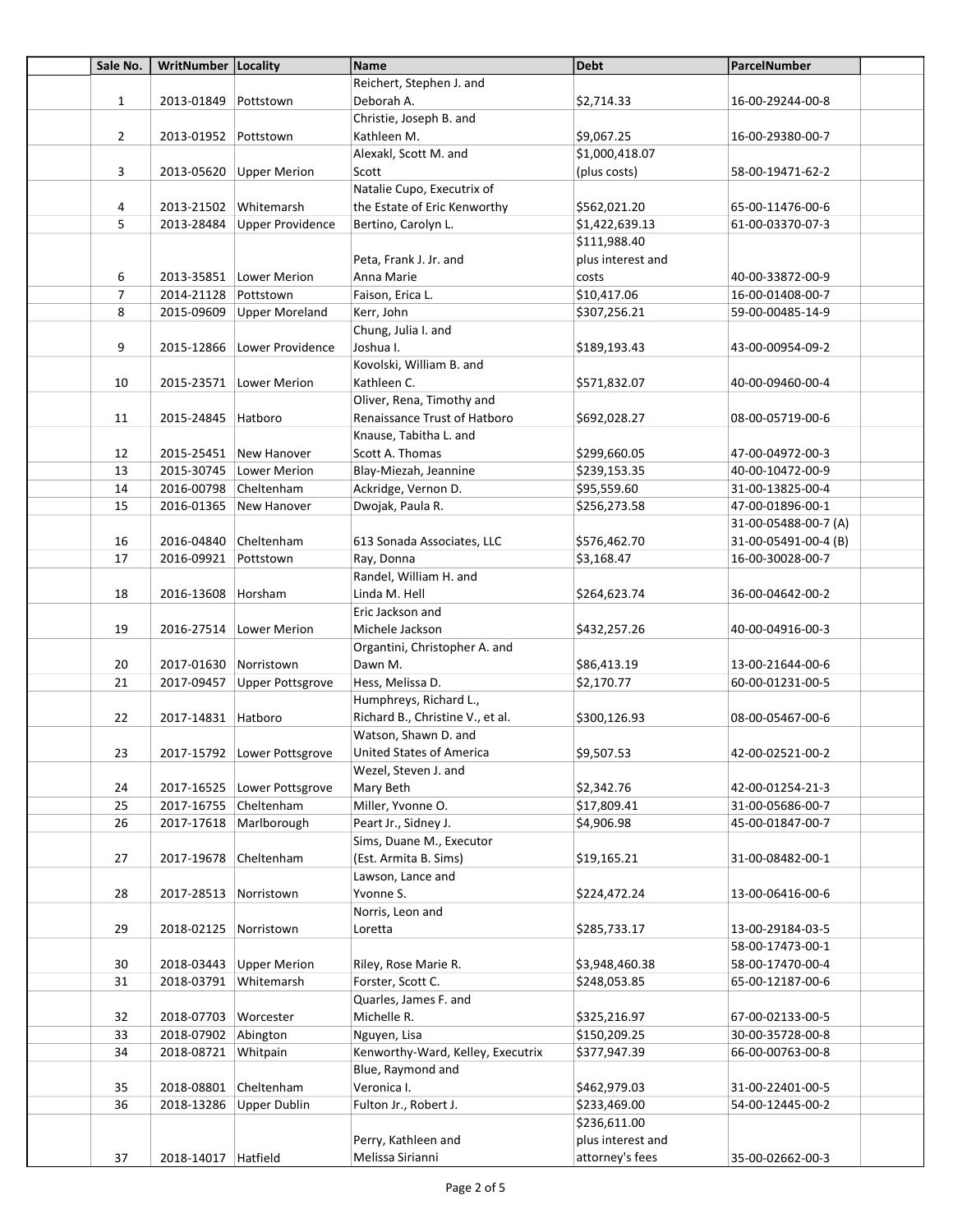| Sale No. | WritNumber Locality     |                             | Name                            | Debt                     | ParcelNumber     |  |
|----------|-------------------------|-----------------------------|---------------------------------|--------------------------|------------------|--|
|          |                         |                             | Whitney, Barry D. and           |                          |                  |  |
| 38       | 2018-14288 Abington     |                             | <b>Kim</b>                      | \$135,284.17             | 30-00-15552-00-6 |  |
| 39       | 2018-14442              | Pottstown                   | Clifford, Gary P.               | \$3,424.31               | 16-00-30208-00-7 |  |
| 40       |                         | 2018-15216 Upper Hanover    | Pirnik, Jason                   | \$4,110.99               | 57-00-03439-00-5 |  |
|          |                         |                             | Snowden Jr., Calvin R. and      |                          |                  |  |
| 41       | 2018-16196 Springfield  |                             | Mei Ling Dan                    | \$275,435.13             | 52-00-02461-00-7 |  |
|          |                         |                             | Eckert, Edward G. and           |                          |                  |  |
| 42       | 2018-18118 Abington     |                             | Shana M.                        | \$291,112.50             | 30-00-21768-00-9 |  |
|          |                         |                             | Abramson, Gilbert, Ilene J. and |                          |                  |  |
| 43       |                         | 2018-18315   Lower Merion   | <b>United States of America</b> | \$702,501.46             | 40-00-64004-00-9 |  |
| 44       | 2018-18986              | Upper Dublin                | Murton, Kelly M.                | \$135,377.42             | 54-00-05410-72-8 |  |
|          |                         |                             | Mann, Matthew S. and            |                          |                  |  |
| 45       | 2018-19090 Trappe       |                             | Melissa A. Laverty              | \$244,626.03             | 23-00-00425-39-8 |  |
|          |                         |                             |                                 | \$599,797.27             |                  |  |
|          |                         |                             |                                 | plus interest            |                  |  |
| 46       |                         | 2018-20454 Lower Frederick  | Raftogianis, Michael J.         | to Sale date             | 38-00-02472-01-9 |  |
| 47       | 2018-22163              | Plymouth                    | Nordberg, Nicole M.             | \$128,901.29             | 49-00-07300-00-4 |  |
| 48       | 2019-00174 Cheltenham   |                             | Miller, Calvin and Annette      | \$405,977.09             | 31-00-21991-00-1 |  |
|          |                         |                             | Milks, Thomas J. and            |                          |                  |  |
| 49       |                         | 2019-00619 Upper Moreland   | Corinne Ann                     | \$111,730.37             | 59-00-19898-95-9 |  |
|          |                         |                             | Hazzard III, Thomas C. and      |                          |                  |  |
| 50       | 2019-01326              | Upper Hanover               | Courtney A.                     | \$281,944.23             | 57-00-01016-60-1 |  |
| 51       | 2019-01989              | Pottstown                   | Wright, Moshe D., et al.        | \$75,073.02              | 16-00-02648-00-9 |  |
|          |                         |                             | Henshaw, Joseph S.,             |                          |                  |  |
|          |                         |                             | Barbara A. and                  |                          |                  |  |
| 52       |                         | 2019-05043 Upper Providence | <b>United States of America</b> | \$238,839.03             | 61-00-01010-22-5 |  |
|          |                         |                             |                                 | \$331,758.20,            |                  |  |
|          |                         |                             | Burns, Timothy D. and           | plus interest and costs  |                  |  |
| 53       |                         | 2019-05303 Upper Providence | Claire E.                       | through the date of sale | 61-00-03370-05-5 |  |
| 54       |                         | 2019-07764 West Norriton    | Marsh, Christopher J.           | \$7,631.13               | 63-00-00881-26-2 |  |
| 55       | 2019-12387              | Abington                    | Liles, Herbert                  | \$245,554.36             | 30-00-57008-00-4 |  |
| 56       | 2019-14408              | Cheltenham                  | Jones, Marlo                    | \$7,950.58               | 31-00-29434-00-1 |  |
|          |                         |                             |                                 | \$268,336.32             |                  |  |
|          |                         |                             | Boccuto, Thomas W. and          | plus interest            |                  |  |
| 57       | 2019-16329 Collegeville |                             | Jennifer A. McFarland           | to sale date             | 04-00-00809-10-5 |  |
| 58       | 2019-16747              | New Hanover                 | Forsyth, Bruce Leonard          | \$275,161.70             | 47-00-07832-40-1 |  |
|          |                         |                             | Dimitri, Arthur J. and          |                          |                  |  |
| 59       |                         | 2019-17217 Upper Dublin     | Ellen M.                        | \$12,483.70              | 54-00-00127-02-6 |  |
| 60       | 2019-17778 Whitemarsh   |                             | Freedenberg, Helen K.           | \$251,577.33             | 65-00-00185-08-3 |  |
| 61       |                         | 2019-18309 Upper Dublin     | Burnetta Jr., Thomas E.         | \$67,203.46              | 54-00-02380-10-4 |  |
|          |                         |                             | Kolea Jr., John and             |                          |                  |  |
| 62       |                         | 2019-18434 Upper Merion     | Stephanie                       | \$359,761.70             | 58-00-18969-31-3 |  |
|          |                         |                             | Lyndsay M. Morgan,              |                          |                  |  |
|          |                         |                             | a/k/a Lyndsey M. Morgan,        |                          |                  |  |
| 63       | 2019-19461 Cheltenham   |                             | in Her Capacity as Executor     | \$209,539.88             | 31-00-30106-21-1 |  |
| 64       | 2019-19528              | Royersford                  | Pukowsky, Alison                | \$282,489.41             | 19-00-00584-00-9 |  |
| 65       | 2019-20336 Hatfield     |                             | Boyle, John F.                  | \$374,010.41             | 35-00-02284-00-3 |  |
| 66       | 2019-20525              | Montgomery                  | Stellato, Jennifer F.           | \$321,860.82             | 46-00-00941-14-7 |  |
| 67       | 2019-20698              | <b>West Norriton</b>        | Obermiller, Joseph              | \$70,074.29              | 63-00-00881-19-9 |  |
| 68       | 2019-20780              | Upper Providence            | Rankin, Maria A.                | \$549,503.89             | 61-00-00723-00-1 |  |
|          |                         |                             | Beatty, Kenneth and             |                          |                  |  |
| 69       | 2019-21475              | Upper Providence            | Loretta                         | \$207,185.44             | 61-00-01660-16-9 |  |
| 70       |                         | 2019-21552 West Norriton    | Hinds-Toussaint, Paula          | \$279,241.28             | 63-00-06613-26-3 |  |
| 71       | 2019-21628              | Pottstown                   | Galamba, Matthew J.             | \$106,977.61             | 16-00-29116-00-1 |  |
|          |                         |                             | Wang, Hui and                   |                          |                  |  |
| 72       | 2019-22899              | Montgomery                  | Robert Benz                     | \$329,048.10             | 46-00-03151-05-2 |  |
|          |                         |                             | Graves Jr., Joseph C. and       |                          |                  |  |
| 73       | 2019-23254 Plymouth     |                             | Jacqueline N.                   | \$159,937.92             | 49-00-04108-64-9 |  |
| 74       | 2019-23406 Abington     |                             | Estate of Joseph A. Gaskin      | \$188,858.58             | 30-00-66776-00-1 |  |
| 75       | 2019-24473 Narberth     |                             | Rice, Thomas G.                 | \$410,880.19             | 12-00-01174-00-2 |  |
| 76       | 2019-25158 Cheltenham   |                             | Johnson, Eric                   | \$7,793.86               | 31-00-04444-00-7 |  |
| 77       | 2019-26174 Hatboro      |                             | Conard, Thomas                  | \$197,913.88             | 08-00-03028-00-6 |  |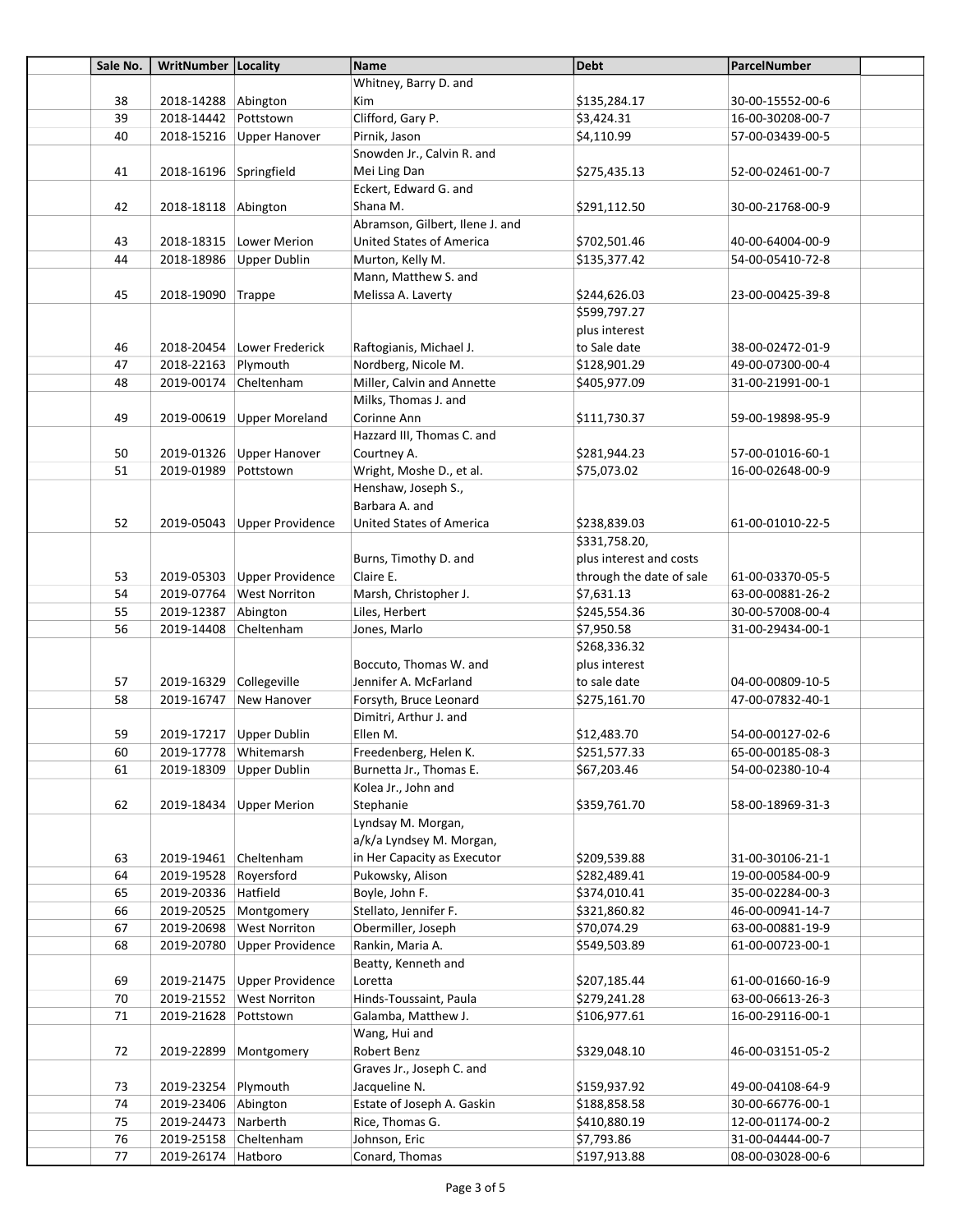| Sale No. | WritNumber   Locality             |                             | Name                                         | <b>Debt</b>                   | ParcelNumber                         |  |
|----------|-----------------------------------|-----------------------------|----------------------------------------------|-------------------------------|--------------------------------------|--|
|          |                                   |                             | Halpin, Charles A.J., Esq.,                  |                               |                                      |  |
| 78       | 2019-27320 Norristown             |                             | Personal Rep                                 | \$123,156.83                  | 13-00-36892-00-4                     |  |
| 79       |                                   | 2020-00705 West Pottsgrove  | Gratti, Susan E.                             | \$66,406.79                   | 64-00-02902-00-4                     |  |
|          |                                   |                             | Sloan, Mary and                              |                               |                                      |  |
| 80       | 2020-00964                        | Norristown                  | James D.                                     | \$96,822.01                   | 13-00-33408-00-5                     |  |
|          |                                   |                             |                                              | \$965,140.62                  |                                      |  |
|          |                                   |                             |                                              | plus legal interest           |                                      |  |
|          |                                   |                             |                                              | in the amount of              | 36-00-037818-00-8                    |  |
|          |                                   |                             |                                              | \$125,337.04                  | (Premises "A");                      |  |
|          |                                   |                             |                                              | for a subtotal of             | 36-00-03835-00-8                     |  |
| 81       | 2020-02659 Horsham                |                             | Weisbaum. Adam                               | \$1,090,477.66                | (Premises "B")                       |  |
|          |                                   |                             |                                              | \$188,518.21                  |                                      |  |
|          |                                   |                             |                                              | plus legal interest           |                                      |  |
|          |                                   |                             |                                              | in the amount of              | 11-00-09548-00-8                     |  |
|          |                                   |                             |                                              | \$16,763.56                   | (Premises "A");                      |  |
|          |                                   |                             | Islam, Ashraful and                          | for a subtotal of             | 46-00-00811-00-7                     |  |
| 82       | 2020-02775 Lansdale               |                             | Dilruba                                      | \$205,281.57                  | (Premises "B")                       |  |
|          |                                   |                             | Richard J. White, Deceased and               |                               |                                      |  |
| 83       | 2020-03613 Norristown             |                             | Unknown Heirs                                |                               |                                      |  |
| 84       |                                   | 2020-03630 Schwenksville    |                                              | \$132,111.53<br>\$104,822.37  | 13-00-31156-00-7<br>20-00-00059-03-8 |  |
|          |                                   |                             | Klotz, Lisa M.                               |                               |                                      |  |
|          |                                   |                             | Nicole Levy,                                 |                               |                                      |  |
| 85       | 2020-05167                        | <b>Upper Moreland</b>       | in her capacity, et al.                      | \$35,741.51                   | 59-00-19898-53-6                     |  |
| 86       | 2020-05194 Cheltenham             |                             | Aycox, Stefanie                              | \$406,734.79                  | 31-00-01441-00-4                     |  |
|          |                                   |                             |                                              | \$841,981.02                  |                                      |  |
|          |                                   |                             |                                              | plus interest from            |                                      |  |
|          |                                   |                             | Sheridan, Samuel A. and                      | 5/5/20 at \$124.33 per        |                                      |  |
| 87       |                                   | 2020-06181 Lower Providence | Christina N.                                 | diem rate                     | 43-00-14336-07-5                     |  |
|          |                                   |                             | Coccio, Damian, Heir of                      |                               |                                      |  |
| 88       | 2020-06329 Plymouth               |                             | Helen Coccio, deceased                       | \$187,707.86                  | 49-00-02827-00-4                     |  |
|          |                                   |                             |                                              | \$587,831.38                  |                                      |  |
|          |                                   |                             | Owens, David and                             | plus interest                 |                                      |  |
| 89       | 2020-14689 Jenkintown             |                             | Vanessa                                      | to Sale date                  | 10-00-04520-00-6                     |  |
|          |                                   |                             | 58 York Partners, LLC;                       |                               |                                      |  |
| 90       | 2020-14916   Hatboro              |                             | Bernie's Hatboro, LLC, et al.                | \$1,933,790.84                | 08-00-06652-00-9                     |  |
|          |                                   |                             | House to Home Strategies, LLC and            |                               |                                      |  |
| 91       |                                   | 2020-15343 Lower Providence | <b>Trevor Krill Guarantor</b>                | \$945,957.20                  | 43-00-11698-00-4                     |  |
| 92       |                                   | 2020-18001 Upper Providence | Gibson, Andrew S.                            | \$252,979.87                  | 61-00-02834-34-5                     |  |
|          |                                   |                             | Bleiler, Russel and                          |                               |                                      |  |
| 93       | 2020-18130 Horsham                |                             | Sharon                                       | \$928,931.03                  | 36-00-06163-05-6                     |  |
|          |                                   |                             | Geib, Joesph and                             |                               |                                      |  |
| 94       | 2020-18779 Limerick               |                             | Renee L.                                     | \$153,082.01                  | 37-00-00220-00-4                     |  |
|          |                                   |                             | Anita Y. Friday and                          | \$205,163.08<br>plus interest |                                      |  |
|          |                                   |                             | Jerome W. Dean,                              |                               |                                      |  |
| 95<br>96 | 2020-18926 Abington<br>2020-19197 | Douglass                    | Co-Executors                                 | to Sale Date                  | 30-00-19244-00-4                     |  |
| 97       |                                   |                             | Fosnocht, Peggy S.                           | \$164,274.57                  | 32-00-07852-00-9                     |  |
|          | 2020-19248 Douglass               |                             | Feather, Jean E.<br>Batchelder, Linda S. and | \$139,431.91                  | 32-00-03160-00-3                     |  |
| 98       | 2020-21449                        | <b>West Norriton</b>        | Ralph T., Jr.                                | \$233,046.15                  | 63-00-04951-00-8                     |  |
| 99       | 2021-01689                        | Bridgeport                  | Kern, Danielle K.                            | \$125,297.50                  | 02-00-01576-00-6                     |  |
|          |                                   |                             | Jean K. Forte Trust,                         |                               |                                      |  |
| 100      |                                   | 2021-02156 Lower Gwynedd    | Deceased                                     | \$267,415.66                  | 39-00-02197-00-5                     |  |
| 101      | 2021-04276                        | Lower Salford               | Hufnagle, Patricia A.                        | \$223,425.01                  | 50-00-02559-18-1                     |  |
| 102      | 2021-04917                        | Pottstown                   | Estate of Kevin, J. Young, et al.            | \$141,415.03                  | 16-00-25924-00-7                     |  |
|          |                                   |                             |                                              | \$406,910.08                  |                                      |  |
|          |                                   |                             |                                              | plus interest                 |                                      |  |
|          |                                   |                             |                                              | at the default rate,          |                                      |  |
|          |                                   |                             |                                              |                               |                                      |  |
|          |                                   |                             | Comber, Joseph M.,                           | fees and costs                |                                      |  |
| 103      |                                   | 2021-05057   West Norriton  | Diana C, Ryan C., et al.                     | from March 30, 2021           | 63-00-01108-42-7                     |  |